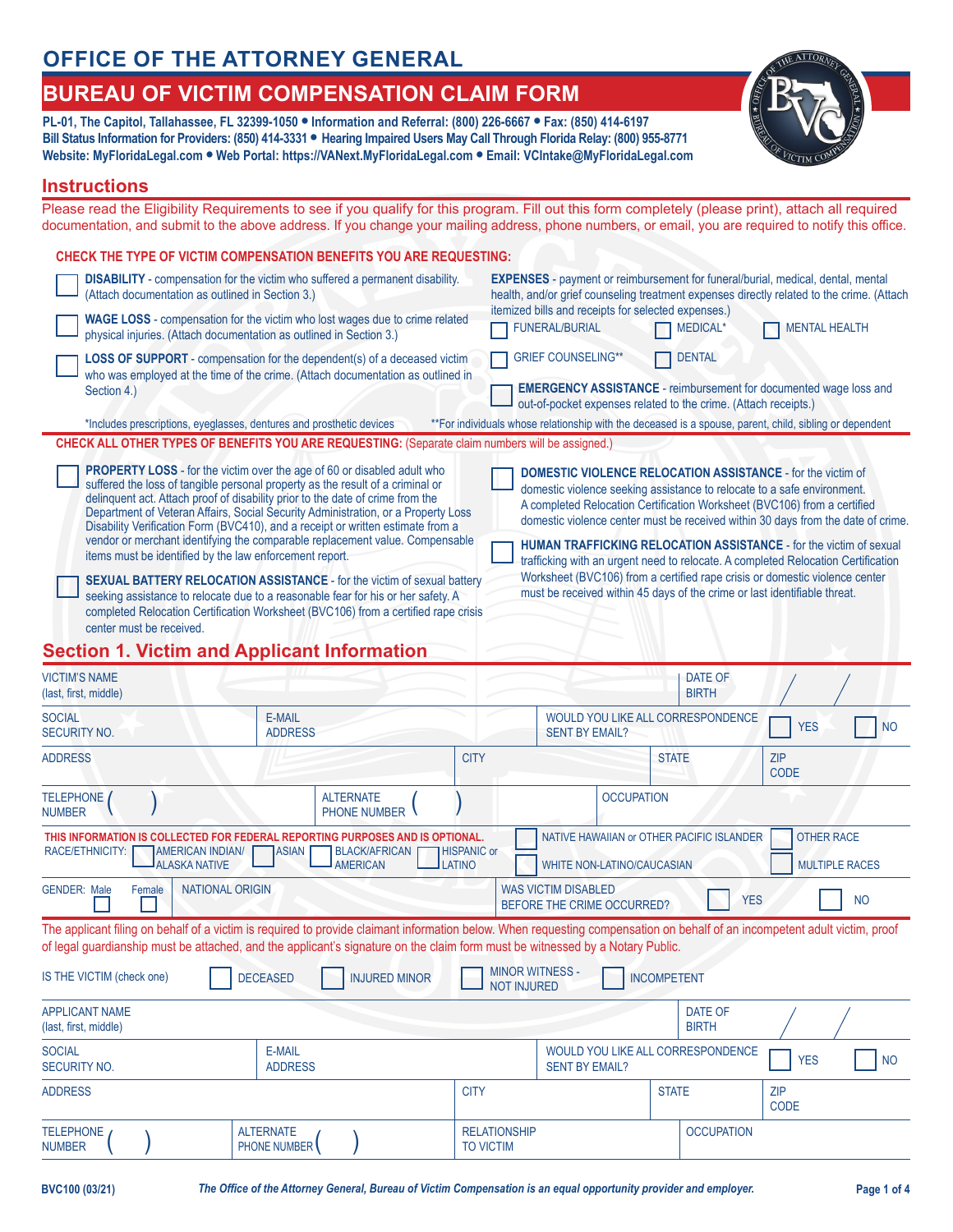## **Section 2. Referral Source Information**

Individuals who assisted with or filled out any sections of this application are required to provide referral information below. By signing this application, the victim/applicant affirms that all information provided is true and correct, and thus, all sections should be reviewed before the application is signed. (Treatment providers can request training on the Victim Compensation Program, which is recommended prior to becoming a referral source.)

| NAME OF PERSON ASSISTING WITH APPLICATION | E-MAIL         |  |
|-------------------------------------------|----------------|--|
| (last, first, middle)                     | <b>ADDRESS</b> |  |
| NAME OF AGENCY/ORGANIZATION               |                |  |

 $($  )

| (address, city, state, zip code) | NUMBEF           |
|----------------------------------|------------------|
| AGENCY/ORGANIZATION'S ADDRESS    | <b>TELEPHONE</b> |

## **Section 3. Disability or Lost Wages Information**

When requesting compensation for wage loss, attach a completed Victim Compensation Wage Loss Employment Report (BVC405), or if you are self-employed or work for a family member, attach a copy of your latest filed income tax return and applicable IRS schedule forms. If more than 40 hours of work were missed, attach a completed Victim Compensation Treatment Disability Statement (BVC409). When requesting permanent disability compensation, attach a completed Victim Compensation Treatment Disability Statement (BVC409).

#### SUPERVISOR'S NAME TELEPHONE A REPORT OF THE CHARGE AND THE CHARGE ASSAULT AND THE CHARGE ASSAULT AND THE CHARGE ASSAULT AND THE CHARGE ASSAULT AND THE CHARGE ASSAULT AND THE CHARGE ASSAULT AND THE CHARGE ASSAULT AND THE CH

| <b>OUFLINYIOUR O INAIVIL</b>                                    | I LLLF I IVINL                                                               |
|-----------------------------------------------------------------|------------------------------------------------------------------------------|
|                                                                 | <b>NUMBER</b>                                                                |
| NAME OF COMPANY/BUSINESS                                        |                                                                              |
| (if more than one [1] employer, please attach additional sheet) |                                                                              |
| <b>COMPANY ADDRESS</b>                                          |                                                                              |
| (address, city, state, zip code)                                |                                                                              |
| <b>YES</b><br>IS WAGE LOSS COVERED BY INSURANCE?<br><b>NO</b>   | IS VICTIM DISABLED AS A RESULT OF THE CRIME?<br><b>YES</b><br>N <sub>O</sub> |
| IS WAGE LOSS COVERED BY WORKER'S COMPENSATION?<br><b>YES</b>    | <sub>NO</sub>                                                                |

## **Section 4. Loss of Support and/or Grief Counseling Information**

|                                                                   | Indicate the name(s), date(s) of birth, and relationship to the deceased victim for any surviving spouse, parent, child, sibling, or dependent. For persons under the age of 18,<br>also indicate who has guardianship of the minor. Attach income tax returns showing earnings for one to three years preceding the date of the crime, or alternatively a Victim<br>Compensation Wage Loss Employment Report (BVC405) to document earnings preceding the crime. Also attach proof of dependency established based upon the victim's<br>federal income tax return, marriage certificate, birth or death certificate, copy of approval for Social Security Administration survivor benefits, or court order for support. |                            |                             |                               |
|-------------------------------------------------------------------|-------------------------------------------------------------------------------------------------------------------------------------------------------------------------------------------------------------------------------------------------------------------------------------------------------------------------------------------------------------------------------------------------------------------------------------------------------------------------------------------------------------------------------------------------------------------------------------------------------------------------------------------------------------------------------------------------------------------------|----------------------------|-----------------------------|-------------------------------|
| DEPENDENT/MINOR CLAIMANT NAME(S)                                  | <b>DATE OF BIRTH</b>                                                                                                                                                                                                                                                                                                                                                                                                                                                                                                                                                                                                                                                                                                    |                            |                             | <b>RELATIONSHIP TO VICTIM</b> |
|                                                                   |                                                                                                                                                                                                                                                                                                                                                                                                                                                                                                                                                                                                                                                                                                                         |                            |                             |                               |
|                                                                   |                                                                                                                                                                                                                                                                                                                                                                                                                                                                                                                                                                                                                                                                                                                         |                            |                             |                               |
|                                                                   |                                                                                                                                                                                                                                                                                                                                                                                                                                                                                                                                                                                                                                                                                                                         |                            |                             |                               |
|                                                                   |                                                                                                                                                                                                                                                                                                                                                                                                                                                                                                                                                                                                                                                                                                                         |                            |                             |                               |
|                                                                   |                                                                                                                                                                                                                                                                                                                                                                                                                                                                                                                                                                                                                                                                                                                         |                            |                             |                               |
| <b>Section 5. Insurance Information</b>                           |                                                                                                                                                                                                                                                                                                                                                                                                                                                                                                                                                                                                                                                                                                                         |                            |                             |                               |
| insurance policy(ies).                                            | Victims who are determined eligible for the Victim Compensation and Property Loss Programs may be exempt from the insurance deductible or co-payment provisions of their                                                                                                                                                                                                                                                                                                                                                                                                                                                                                                                                                |                            |                             |                               |
| IS INSURANCE OR MEDICAID AVAILABLE TO ASSIST WITH THESE EXPENSES? | <b>YES</b><br>П                                                                                                                                                                                                                                                                                                                                                                                                                                                                                                                                                                                                                                                                                                         | $\Box$ NO                  | <b>MEDICAID NUMBER:</b>     |                               |
|                                                                   | If yes, provide the following for all insurance policies, including Medicaid, Medicare, life, homeowner's, automobile, or major medical. Attach all related insurance Explanation of Benefits statement(s).                                                                                                                                                                                                                                                                                                                                                                                                                                                                                                             |                            |                             |                               |
| 1. COMPANY NAME                                                   | <b>POLICY NUMBER</b>                                                                                                                                                                                                                                                                                                                                                                                                                                                                                                                                                                                                                                                                                                    |                            | TELEPHONE                   |                               |
|                                                                   |                                                                                                                                                                                                                                                                                                                                                                                                                                                                                                                                                                                                                                                                                                                         |                            | <b>NUMBER</b>               |                               |
| <b>ADDRESS</b>                                                    | <b>CITY</b>                                                                                                                                                                                                                                                                                                                                                                                                                                                                                                                                                                                                                                                                                                             | <b>STATE</b>               | <b>ZIP</b><br>CODE          |                               |
| 2. COMPANY NAME                                                   | <b>POLICY NUMBER</b>                                                                                                                                                                                                                                                                                                                                                                                                                                                                                                                                                                                                                                                                                                    |                            | TELEPHONE                   |                               |
| <b>ADDRESS</b>                                                    | <b>CITY</b>                                                                                                                                                                                                                                                                                                                                                                                                                                                                                                                                                                                                                                                                                                             | <b>STATE</b>               | <b>NUMBER</b><br><b>ZIP</b> |                               |
|                                                                   |                                                                                                                                                                                                                                                                                                                                                                                                                                                                                                                                                                                                                                                                                                                         |                            | CODE                        |                               |
|                                                                   | Section 6. Other Compensation, Settlement, and Attorney Information                                                                                                                                                                                                                                                                                                                                                                                                                                                                                                                                                                                                                                                     |                            |                             |                               |
|                                                                   | You must notify this office if you have received, or if you anticipate receiving compensation or any benefits from any other source as a result of this incident. You must also<br>notify this office if you have or are planning to hire an attorney to represent you as a result of the incident.                                                                                                                                                                                                                                                                                                                                                                                                                     |                            |                             |                               |
| <b>STATE THE SOURCE AND</b>                                       | ARE YOU REPRESENTED                                                                                                                                                                                                                                                                                                                                                                                                                                                                                                                                                                                                                                                                                                     |                            | <b>ATTORNEY'S NAME</b>      |                               |
| DATE RECEIVED (IF APPLICABLE)<br><b>ADDRESS</b>                   | $\Box$ YES<br>BY LEGAL COUNSEL?                                                                                                                                                                                                                                                                                                                                                                                                                                                                                                                                                                                                                                                                                         | $\Box$ NO<br><b>E-MAIL</b> |                             |                               |
|                                                                   |                                                                                                                                                                                                                                                                                                                                                                                                                                                                                                                                                                                                                                                                                                                         | <b>ADDRESS</b>             |                             |                               |

CODE NUMBER

 $($  )

CITY STATE ZIP TELEPHONE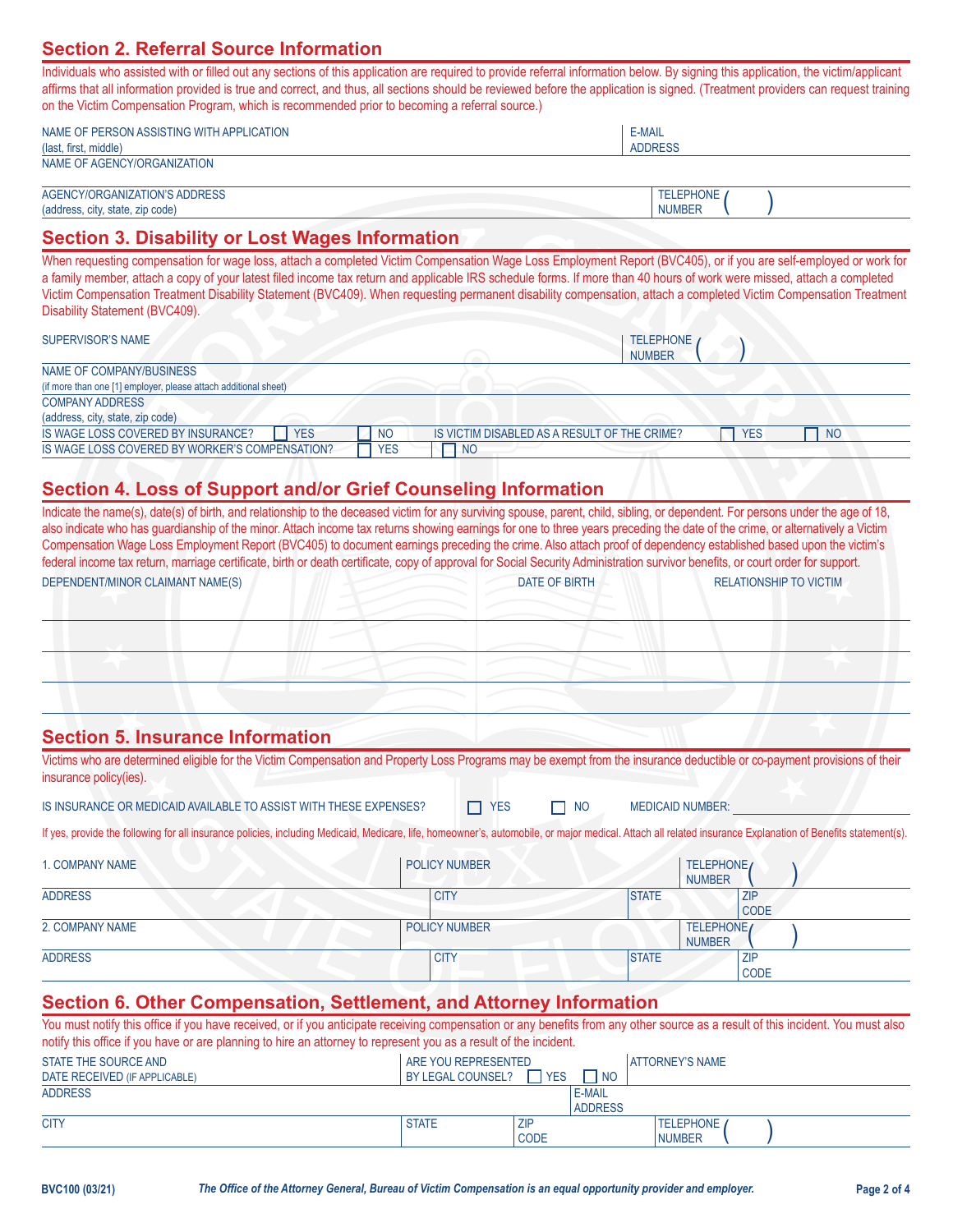## **Section 7. Crime Information**

This section must be completed and proof of crime (such as a law enforcement report or charging affidavit) must be attached. Failure to submit proof of crime will result in your application not being processed or your claim being denied.

| NAME OF LAW                                                   | DATE OF                 | <b>I DATE REPORTED TO LAW</b> |
|---------------------------------------------------------------|-------------------------|-------------------------------|
| ENFORCEMENT AGENCY                                            | <b>CRIME</b>            | <b>I ENFORCEMENT AGENCY</b>   |
| WAS THE CRIME REPORTED TO LAW ENFORCEMENT WITHIN 120 HOURS? [ | $\neg$ NO<br>$\Box$ YES |                               |

If no, please explain. (If no, failure to provide an acceptable explanation in this section will result in a denial of benefits.)

IS THE APPLICATION AND ACCEPTABLE DOCUMENTATION PROVING A COMPENSABLE CRIME OCCURRED BEING SUBMITTED WITHIN THREE YEARS FROM THE DATE OF CRIME? TYES NO If no, please explain. (Please be advised that most benefits apply to treatment losses suffered within one year from the date of crime, with some exceptions for minor victims. If no, failure to provide an acceptable explanation in this section will result in a denial of benefits.)

| TYPE OF CRIME AS SPECIFIED        | <b>LAW ENFORCEMENT</b>                     |
|-----------------------------------|--------------------------------------------|
| ON THE LAW ENFORCEMENT REPORT     | I REPORT NUMBER                            |
| NAME OF LAW                       | NAME OF OFFENDER                           |
| ENFORCEMENT OFFICER               | (if known)                                 |
| NAME OF ASSISTANT STATE ATTORNEY  | <b>STATE ATTORNEY/</b>                     |
| HANDLING THE CASE (if applicable) | CLERK OF COURT CASE NUMBER (if applicable) |

## **Section 8. Eligibility Requirements**

Additional qualification criteria, deadlines, and exceptions not listed may apply.

**Victim Compensation (VC):** The victim must have suffered a physical injury or death as the result of a compensable crime; a psychiatric or psychological injury as a result of a forcible felony; or a mental injury as a result of child abuse as diagnosed by a psychologist or physician.

Property Loss (PL): The victim must have suffered a substantial diminution in their quality of life from the loss of tangible personal property as the result of a criminal or delinquent act. Property loss benefits cannot exceed the maximum payment amount determined by the Schedule of Benefits on any one claim, and a lifetime maximum of \$1,000 on all claims.

**Domestic Violence Relocation Assistance (DV):** The victim must need immediate assistance to escape a domestic violence environment. The Relocation Certification Worksheet (BVC106) certified by a domestic violence center in the State of Florida is required and must be received within 30 days after the domestic violence crime occurred.

**Relocation for Victims of Sexual Battery (RS):** The victim must need to relocate due to a reasonable fear for his or her safety. The Relocation Certification Worksheet (BVC106) certified by a rape crisis center in the State of Florida is required and must be received within three years after the sexual battery crime occurred.

**Human Trafficking Relocation Assistance (HT):** The victim must have an urgent need to escape from an unsafe environment directly related to a sexual human trafficking offense. The Certification Worksheet (BVC106) certified by a domestic violence or rape crisis center in the State of Florida is required and must be received within 45 days of the crime or last identifiable threat communicated with the proper authorities.

**Basic Eligibility Requirements:** The victim must cooperate fully with law enforcement officials, State Attorney's Office, and the Attorney General's Office. The crime must be reported to the proper authority within 120 hours, unless there is good cause for delayed reporting. Applications must be received within three years, or within five years with good cause after the crime, the crime related death of the victim or intervenor, or after the date the death of the victim or intervenor is determined to be the result of a crime. Exceptions for filing time requirements apply to victims who are minors. The victim must not have engaged in an unlawful activity or contributed to the situation that brought about his or her own injury or death.

**Criminal History Record Check:** In order for compensation to be considered, the victim, and if applicable the applicant, must not have been confined or in custody in a county or municipal facility; a state or federal correctional facility; or a juvenile detention commitment, or assessment facility; adjudicated as a habitual felony offender, habitual violent offender, or violent career criminal; or adjudicated guilty of a forcible felony offense.

**Notice of Payment Limitations:** The Bureau of Victim Compensation may provide financial assistance to or on behalf of qualified crime victims, but only after all other sources of payment have been exhausted. Payments accepted by in-state providers on behalf of victims are considered payment-in-full per Florida Statute. Total victim compensation benefits cannot exceed the maximum payment amount determined by the Schedule of Benefits. Limits below the maximum may apply and can be reduced without prior notice to the award recipient based on the availability of funding.

**Relocation Payment Limitations:** A standard housing contract or a Notification of Residential Agreement (BVC110) is required at the time of application. Only short-term interim shelter, rental agreements, or long-term leases for a new location qualify. A victim whose relocation claim is determined eligible and payment is made must accept funds at the certifying domestic violence or rape crisis center within 30 days of payment issuance, and are required to submit and the department receive itemized documentation within 45 days from payment issuance, proving funds were used to satisfy the housing contract or agreement. Total relocation benefits cannot exceed the maximum payment amount determined by the Schedule of Benefits on any one claim and a lifetime maximum of \$3,000 on all claims for that benefit type.

**Acceptable Proof of Crime:** The Bureau of Victim Compensation does not make an independent judgment on whether a compensable crime occurred, but instead relies on proof of crime from the proper authorities. Failure to provide acceptable documentation proving that a compensable crime occurred shall result in your application not being processed or your claim being denied. Acceptable documentation for proof that a compensable crime occurred shall include a law enforcement report; affidavit charging an individual with a crime filed by law enforcement; information charging an individual with a crime filed by a state attorney; indictment by a grand jury; written communication from any federal law enforcement agency; cybercrime investigator certification for purposes of s. 960.197, Fla. Stat.; or Law Enforcement Information Reporting Form (BVC430).

**Complete Application Package:** It is your responsibility to provide a complete application package which includes acceptable documentation proving that a crime occurred. If the department receives a report which is insufficient for proving that a compensable crime occurred, the application will be assigned a claim number and denied. Claim numbers assigned are not indicative of eligibility or denial. For assistance with collecting acceptable documentation, please contact your local law enforcement agency, the agency where the crime was reported, the referral source, or your local State Attorney's Office.